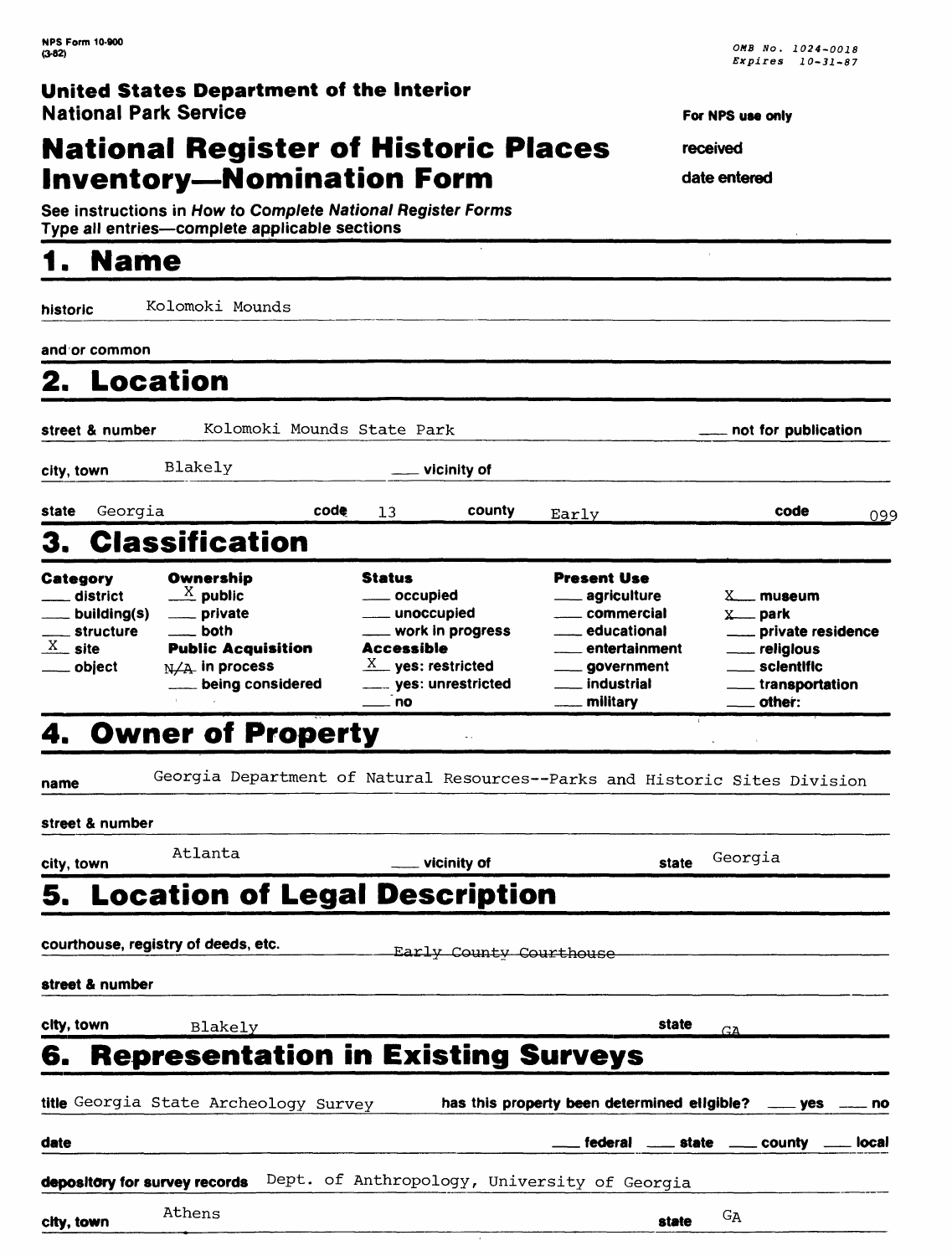## **7. Description**

Condition Check one<br>
cxcellent 
<u>Lateriorated</u> 
callent <u>Lateriorated</u> deteriorated **unaltered**  $X$  good  $x$  ruins altered  $X$  fair  $X$  unexposed

Check one  $X$  original site moved date

#### **Describe the present and original (if known) physical appearance**

Located about five miles north of Blakely, Georgia, Kolomoki is situated on an elevated spur of land somewhat isolated from the surrounding countryside by rather deep, sometimes precipitous gullies and streams on three sides. Numerous springs feeding the streams may be among the reasons for the intensive occupation of the site. The stream to the east of the site, called Little Kolomoki Creek, was dammed in the 1930s to create Lake Kolomoki. Early descriptions of the site date to the 19th century. In the 1872 Annual Report of Smithsonian Institution, William McKinley noted the presences of five mounds (corresponding to those currently identified as A, D, E, F, and G) at the site as shown on accompanying Map B. McKinley contended that embankments 30 feet wide and from 1 to 2 feet high surround the site. (Refer to Maps E and F.) The two mounds known today as F and G, appeared to be bastions of the embankment according to McKinley. This 1872 report mentioned another feature of the site, a ditch south and east of the largest mound. The structures were also recognized in 1873 by C.C. Jones, who called them the" Mercier Plantation Mounds after the owner of the property at that time .

In the 1940s, Charles H. Fairbanks, an archeologist with the National Park Service at Ocmulgee National Monument, described the property. Fairbanks (1941a, 1946) noted the presence of seven mounds at the site (Map C). The largest, 1-Er-4 (Mound A) was described as a rectangular truncated pyramid measuring 325 feet, north/south by 200 feet east/west at its base, 66 by 156 feet at its summit, and about 60 feet in height. Other features described by Fairbanks include: the ditch south of the largest mound measuring about 30 feet wide and 4 to 10 feet deep, a small domed mound (1-Er-5, Mound C) north of the largest mound; a 10-foot high domed mound (1-Er-6, Mound D) west of the largest mound; another mound (1-Er-8, Mound E) composed of sand and large hematite boulders still further west; and to the south of 1-Er-6, a low domed mound (1-Er-7, Mound H) which contained a house on its summit until a short time before 1941. Fairbanks also noted the presence of two mounds (1-Er-2, 1-Er-3) in the Kolomoki Creek bottoms east of the large mound. One of these mounds (1-Er-2) was a circular sand structure, about 325 feet long, 30 feet wide and up to 2.8 feet high which traversed a loop of the creek and may have been used as a dam or fish weir. The center of this long mound had been eroded by the creek, and it was thus in two sections separated by the water. Salvage excavations of these mounds, conducted in 1941 prior to the flooding of the creek bottoms, is described in the following paragraphs. The embankments supposedly surrounding the site were no longer evident to Fairbanks in 1941.

In the late 1940s/early 1950s, the site was described by William Sears who directed five years of extensive excavations and analysis which is discussed in the following paragraphs. Sears' measurements indicated that Mound D was 20 feet high and 100 feet in diameter at its final state. In addition to the mounds mentioned by Fairbanks, Sears noted the presence of a low dome-shaped structure (Mound B) south of the largest mound and of 2 dome-shaped structures (Mound F and G) to the west of Mound H. Mound F was slightly ovoid in shape measuring 60 by 50 feet at its base and 6 feet in height. Mound G was contained in the Mercier family cemetery. Sears did not find any<br>evidence on the surface of the embankment described by McKinley. He also evidence on the surface of the embankment described by McKinley. doubted the existence of the ramp extending out to the east from the summit of the largest mound as described by Fairbanks. According to Sears' descriptions, this largest mound may have had two levels, for the second half is about 3 feet higher than the north.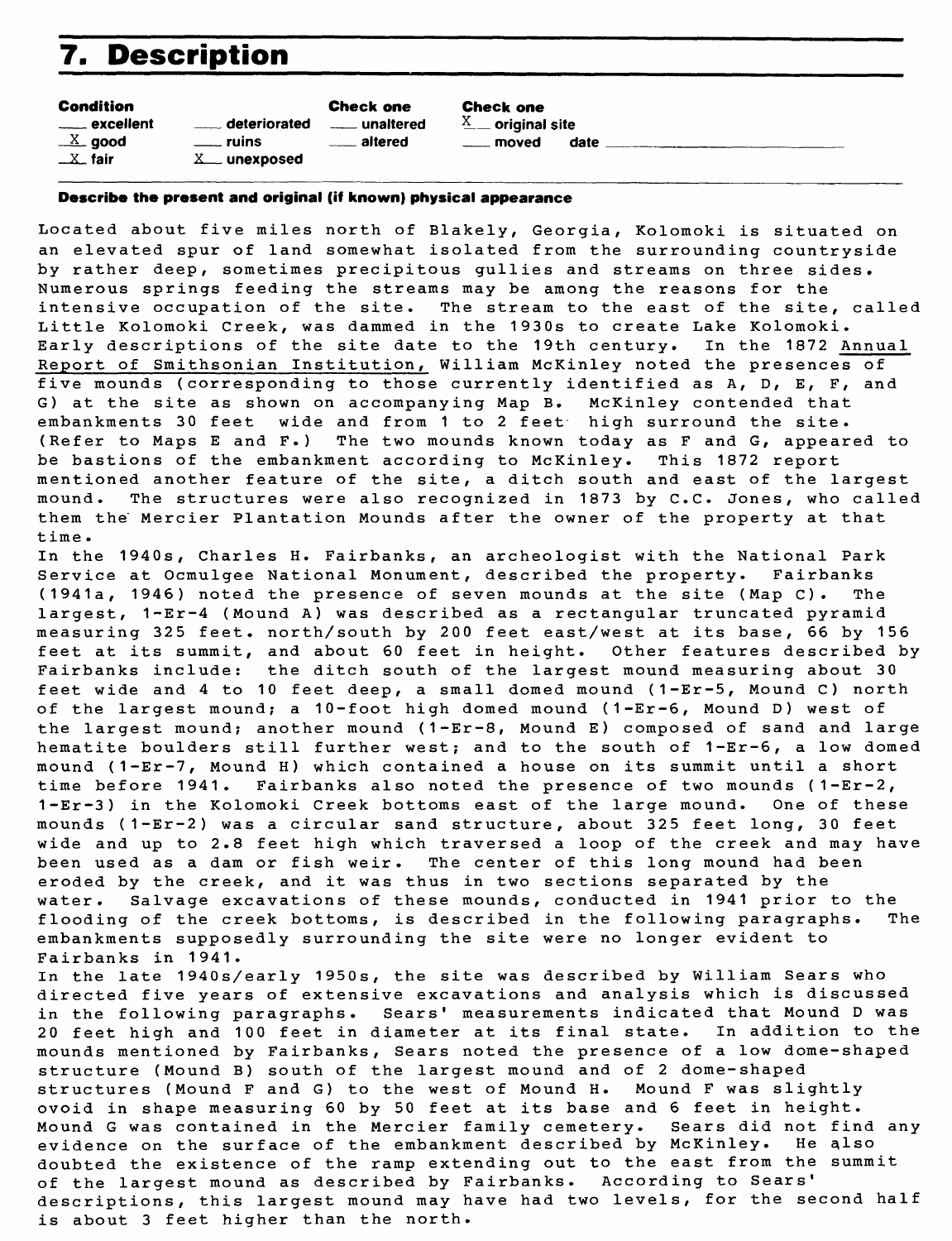### **8. Significance**

| Period<br>XX <sub>D</sub> prehistoric<br>$-1400 - 1499$<br>$-1500 - 1599$<br>$- 1600 - 1699$<br>$-1700 - 1799$<br>$\frac{1}{2}$ 1800–1899<br>$1900 -$ | Areas of Significance-Check and justify below<br>$XX$ archeology-prehistoric<br>___ archeology-historic<br>____ agriculture<br>____ architecture<br>$\overline{\phantom{a}}$ art<br>commerce<br>communications | $\epsilon$ = community planning<br>$\overline{\phantom{a}}$ conservation<br>$\overline{\phantom{a}}$ economics<br>$\frac{1}{2}$ education<br>$\mathcal{L}$ engineering<br>.___ exploration/settlement ____ philosophy<br>$\frac{1}{2}$ industry<br><u>uma</u> invention | $\sim$ $\sim$ law<br>$\Gamma$ <sub><math>\Gamma</math></sub> literature<br><u>_</u> ___ military<br>____ music<br>____ politics/government | <b>Example 1</b> Science<br>____ sculpture<br>$\sim$ social/<br>humanitarian<br>_____ theater<br>____ transportation<br>____ other (specify) |
|-------------------------------------------------------------------------------------------------------------------------------------------------------|----------------------------------------------------------------------------------------------------------------------------------------------------------------------------------------------------------------|-------------------------------------------------------------------------------------------------------------------------------------------------------------------------------------------------------------------------------------------------------------------------|--------------------------------------------------------------------------------------------------------------------------------------------|----------------------------------------------------------------------------------------------------------------------------------------------|
| <b>Specific dates</b>                                                                                                                                 | 400-1400 A.D.                                                                                                                                                                                                  | <b>Builder/Architect</b><br>N/A                                                                                                                                                                                                                                         |                                                                                                                                            |                                                                                                                                              |

#### **Statement of Significance (in one paragraph)**

The importance of Kolomoki, the type site for the Kolomoki phase, stems in part from its contribution toward an understanding of the cultural chronology and development in the area of southwest Georgia/northwest Florida. The Archaic materials found at the site have not been thoroughly analyzed by the experts and have thus not been included in the following discussion. Following these small Archaic and possible Swift Creek components, the earliest occupation dates from the Weeden Island I period. Characterized by the Weeden Island pottery series, particularly the zone variety of Weeden Island Incised, this component was isolated in collections from washtub-shaped pits. Weeden Island Plain ware was very common, and minority decorated typed included Little Kolomoki Complicated Stamped and Napier Complicated Stamped. These early stamped wares were generally characterized by complex stamps with many small units. No structures dating to this period were discerned. Apparently concentrated in a line in the southern part of the State-owned portion of the landmark, the Weeden Island I population of Kolomoki was relatively rather small, Sears (1956, p. 93) estimates "no more than a few hundred people in a few dozen houses."

The Weeden Island I-b period, the succeeding phase manifested at Kolomoki, is actually transitional between the Weeden Island I and Kolomoki phases. Throughout this period, known from collections from midden deposits, the population of the site increased. Although no structures or burials were discerned, the location of the deposits suggests the possibility that the large temple mound and plaza area were already being used. The dominant pottery types began to change during this period. The Weeden Island series decreased in importance. Within that series, Carabelle and Keith Incised and Carabelle Punctated types increased while the percentage of Weeden Island Incised decreased. Minor pottery types such as Wakulla Check Stamped and West Florida Cord Marked appeared. The relative importance of the complicated stamped pottery types increased, and the dominant forms began to change from Little Kolomoki Complicated Stamped to Kolomoki Complicated Stamped. This change in the complicated stamped series involved a flattening of the vessels' bases, a change in rim style, and a gradual trend toward simpler stamped executed in heavy bands and grooves. This period was apparently characterized by maximum cultural contact as evidenced by the presence of trade sherds of the Pasco and St. John series from southern and eastern Florida and of Coles Creek and Troyville types of the Lower Mississippi Valley.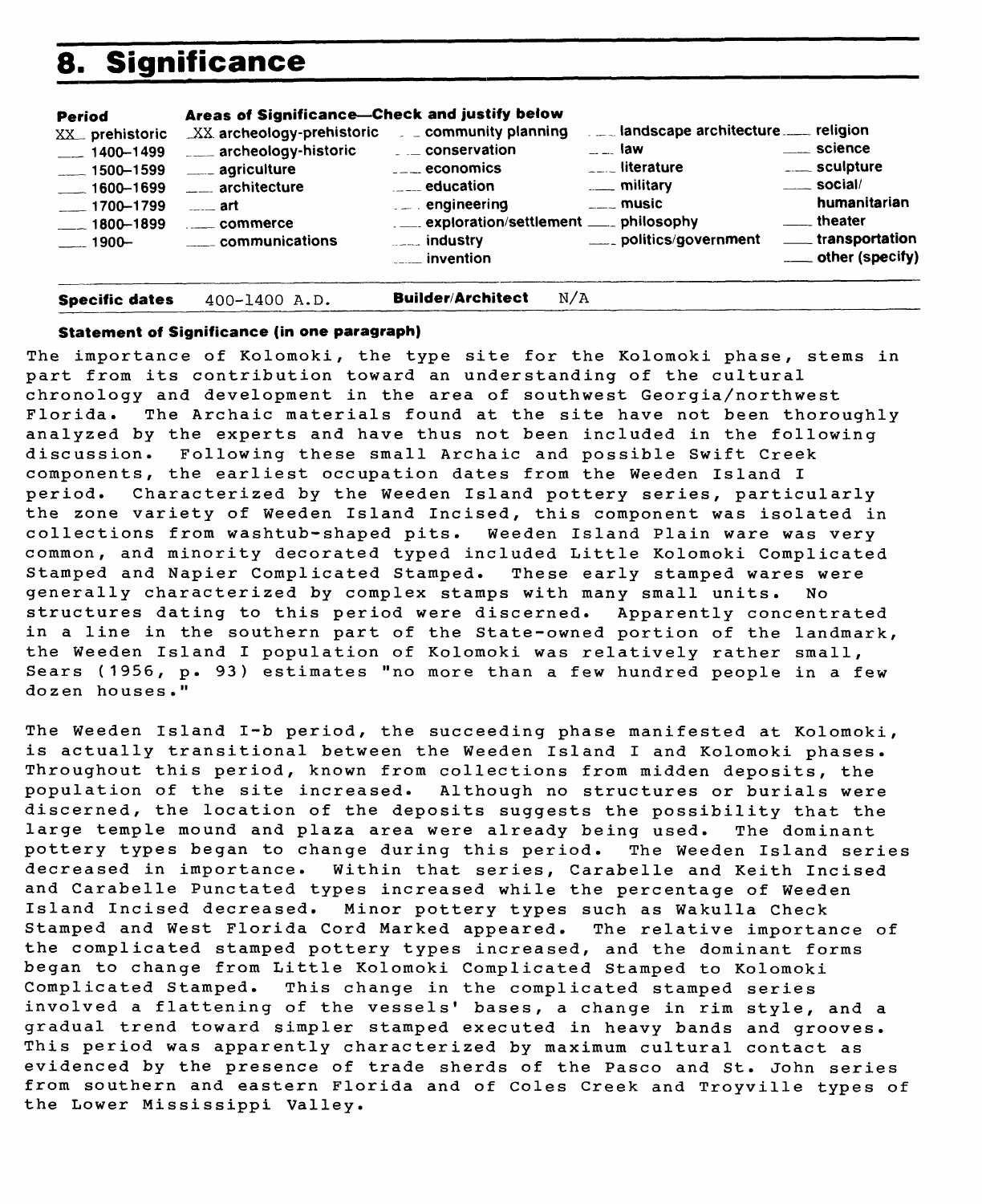# **9. Major Bibliographical References**

See Continuation Sheet, #8, item 9.

|                          |                                                      | 10. Geographical Data                                                                                                                                                                                                                           |               |                         |                                                                      |
|--------------------------|------------------------------------------------------|-------------------------------------------------------------------------------------------------------------------------------------------------------------------------------------------------------------------------------------------------|---------------|-------------------------|----------------------------------------------------------------------|
|                          |                                                      | Acreage of nominated property ____286_acres                                                                                                                                                                                                     |               |                         |                                                                      |
| Quadrangle name_         |                                                      | Blakely North                                                                                                                                                                                                                                   |               |                         | Quadrangle scale 1:24000                                             |
| <b>UTM References</b>    |                                                      |                                                                                                                                                                                                                                                 |               |                         |                                                                      |
| 1 <sub>1</sub> 6<br>Zone | 0   9   2   9   0<br>Easting                         | 3483780<br><b>Northing</b>                                                                                                                                                                                                                      | B 1,6<br>Zone | 5 9,6 2,9,0 <br>Easting | $[3/4]$ 8 <sub>1</sub> 2 6 <sub>1</sub> 8 <sub>1</sub> 0<br>Northing |
| C[1]6                    | 0 9 4 7 6 0                                          | $3 \, 4 \, 82$<br>6, 80                                                                                                                                                                                                                         | DΙβ           | $6$   9,47<br>۰O        | $3, 4$ $8, 3$ $4, 2, 0$                                              |
| E[1,6]                   | 0 <sub> </sub> 4 <sub> </sub> 2 5 9 6                | 3,4,8,3,14,2,0                                                                                                                                                                                                                                  |               | Þ<br>$2^{4}$ , 0        | $3, 4$ 8, 3 $7, 8, 0$                                                |
|                          |                                                      |                                                                                                                                                                                                                                                 | н             |                         |                                                                      |
|                          |                                                      | Verbal boundary description and justification                                                                                                                                                                                                   |               |                         |                                                                      |
|                          |                                                      |                                                                                                                                                                                                                                                 |               |                         |                                                                      |
|                          |                                                      | See Continuation Sheet, #9, item 10.                                                                                                                                                                                                            |               |                         |                                                                      |
|                          |                                                      | List all states and counties for properties overlapping state or county boundaries                                                                                                                                                              |               |                         |                                                                      |
| state                    | N/A                                                  | code                                                                                                                                                                                                                                            | county        |                         | code                                                                 |
| state                    |                                                      | code                                                                                                                                                                                                                                            | county        |                         | code                                                                 |
|                          |                                                      | <b>Form Prepared By</b>                                                                                                                                                                                                                         |               |                         |                                                                      |
|                          |                                                      |                                                                                                                                                                                                                                                 |               |                         |                                                                      |
| name/title               |                                                      | Francine Weiss, revised by Cecil McKithan                                                                                                                                                                                                       |               |                         |                                                                      |
| organization             |                                                      | National Park Service                                                                                                                                                                                                                           |               | September 1981<br>date  |                                                                      |
| street & number          |                                                      | 75 Spring Street, SW                                                                                                                                                                                                                            | Andrea T      | telephone               | FTS 331-2641                                                         |
|                          |                                                      |                                                                                                                                                                                                                                                 |               |                         |                                                                      |
| city or town             | Atlantat                                             |                                                                                                                                                                                                                                                 |               | state                   | Georgia 30303                                                        |
|                          |                                                      | <b>State Historic Preservation Officer Certification</b>                                                                                                                                                                                        |               |                         |                                                                      |
|                          |                                                      | The evaluated significance of this property within the state is:                                                                                                                                                                                |               |                         |                                                                      |
|                          | <b>XX_national</b>                                   | state                                                                                                                                                                                                                                           | local         |                         |                                                                      |
|                          |                                                      | As the designated State Historic Preservation Officer for the National Historic Preservation Act of 1966 (Public Law 89-<br>665), I hereby nominate this property for inclusion in the National Register and certify that it has been evaluated |               |                         |                                                                      |
|                          |                                                      | according to the criteria and procedures set forth by the National Park Service.                                                                                                                                                                |               |                         |                                                                      |
|                          | <b>State Historic Preservation Officer signature</b> |                                                                                                                                                                                                                                                 |               |                         |                                                                      |
| title                    |                                                      |                                                                                                                                                                                                                                                 |               | date                    |                                                                      |
|                          | For NPS use only                                     |                                                                                                                                                                                                                                                 |               |                         |                                                                      |
|                          |                                                      | I hereby certify that this property is incloded in the National                                                                                                                                                                                 | fegister      | date                    |                                                                      |
|                          | Keeper of the National Registe                       |                                                                                                                                                                                                                                                 |               |                         |                                                                      |
| Attest:                  |                                                      |                                                                                                                                                                                                                                                 |               | date                    |                                                                      |
|                          | <b>Chief of Registration</b>                         |                                                                                                                                                                                                                                                 |               |                         |                                                                      |

**GPO 91 1-399**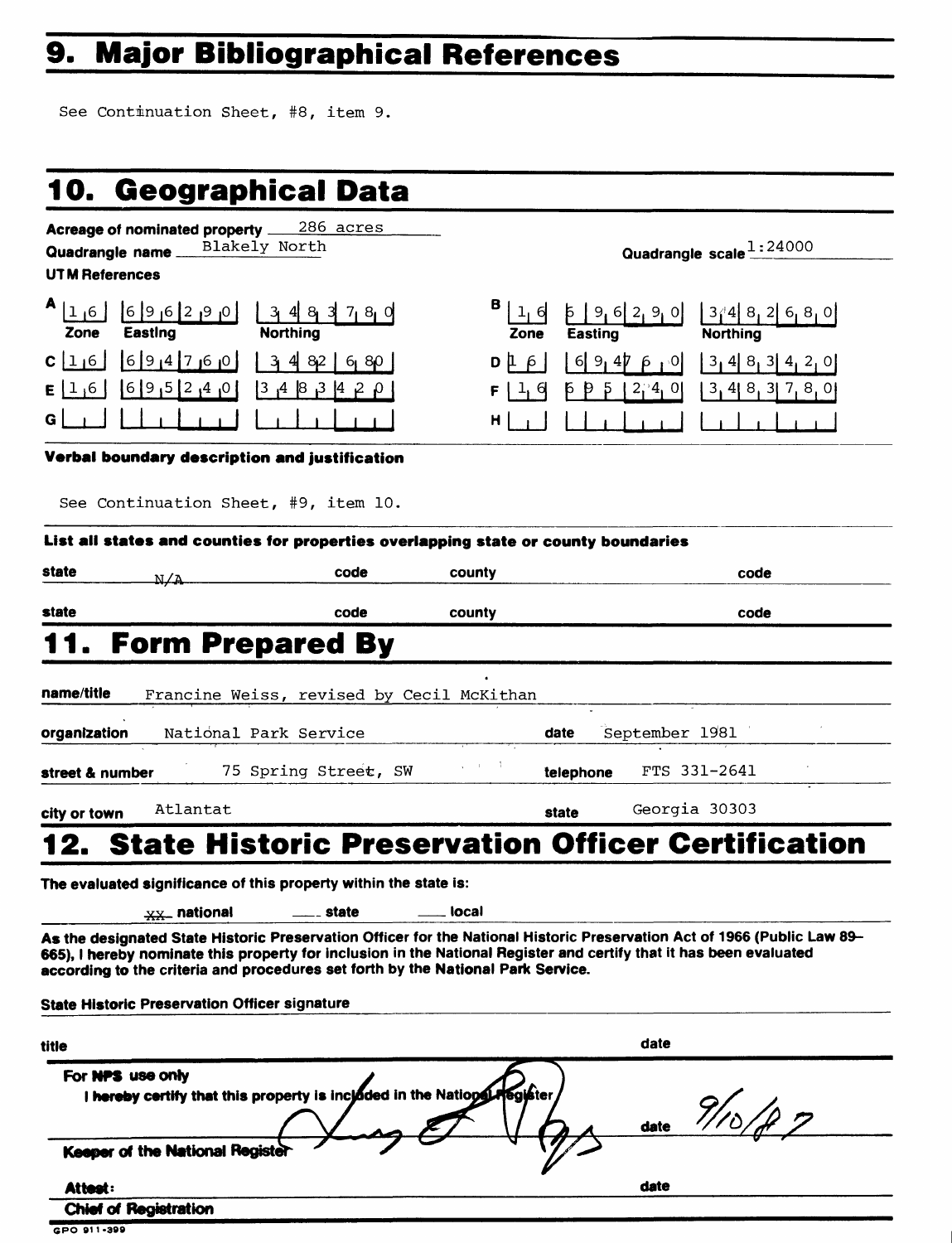nya ku

#### **United States Department of the Interior** National Park Service

### **National Register of Historic Places Inventory — Nomination Form**

**Continuation sheet 1 https://www.fragereedu.org/continuation sheet 1 Page 2** 

maan aanaa

ata di Kabupatén Bandungan Kabupatén Indonésia.<br>Kabupatén Jawa Bandungara Kabupatén Kabupatén Kabupatén Kabupatén Kabupatén Kabupatén Kabupatén Kabupatén Kabu

#### Excavations

Aside from surface collecting and unrecorded random digging and pot-hunting, the first investigations at Kolomoki occurred in the 1940fs. Apparently, National Park Service archeologists acted as consultants when the State with the help of the Civilian Conservation Corps began the development of Kolomoki as a State Park. Surface collections were made by Dr. A. R. Kelley, Jesse D. Jennings, Robert Wauchope, and Charles Fairbanks, then at Ocumulgee National Monument. Wauchope and Fairbanks (Fairbanks, 1946) sunk test pits along the edges of the road being constructed in the park. They exposed evidence of scattered house sites. Fairbanks (1941, 1946) directed the salvage excavation of the two mounds (1-Er-2, 1 Er-3) in the Kolomoki Creek bottoms during 1940-41. Fairbanks believed that these mounds dated to the Swift Creek occupation at the site. There were three stages of construction discerned during excavation of the circular mound (1-Er-2). Apparently, the mound was constructed directly over the swampy vegetation, for it was underlain by a layer of oxidized organic material. The first stage of construction exhibited evidence for an intrusive pit. Very few sherds or artifacts were unearthed during this work. A few Swift Creek Complicated Stamped type pottery sherds, a few rough flint blades, and an occasional small hammerstone were the only materials recovered. Although no burial was found, Fairbanks thought (1941) that the structure was a Swift Creek burial mound and that the soil conditions had destroyed the evidence of any human remains.

The excavation of the long, low mound (1-ER-3) revealed that it was constructed of brown sand with large hematite boulders scattered throughout the fill. Occasional Swift Creek Complicated Stamped and La mar Complicated sherds, a straight stemmed point, and a claystone were recovered during the excavations. The Lamar sherds may have been intrusive. The shape and position of this mound, built across the creek in one stage of construction, indicate that it may have been a dam or fish weir. These two mounds were excavated to their bases. The soil was too wet to dig any deeper. The site of these structures is now covered with the water of Lake Kolomoki formed by the damming of the Creek.

Much controversy existed between the park developers and the archeologists. The latter claimed first of all that the dam's position should have been changed to prevent the destruction of Mounds 1 Er-2 and 3. They also pointed out that the road construction crew destroyed portions of the village at the site. The contour of 1 Er-6 (Mound D) was apparently changed from a dome shape to a platform mound during the initial restoration activities. After considerable discussion, the park development was continued.

Then, beginning in 1948, William Sears conducted extensive excavations at Kolomoki for the Georgia State Parks Department. These excavations involved an investigation of the various village areas and of Mounds A, B, C, D, E, F, and H (refer to Maps B and D). Most of the village areas had been cultivated for many years, and the plowing had caused incredible mixing of any stratigraphic materials in the uppermost level. However, midden areas and refuse pits which extended below the plow zone were discerned and excavated. Analysis of the materials from these excavations led Sears to the conclusion that three occupations were represented at the site: a Weeden Island occupation in the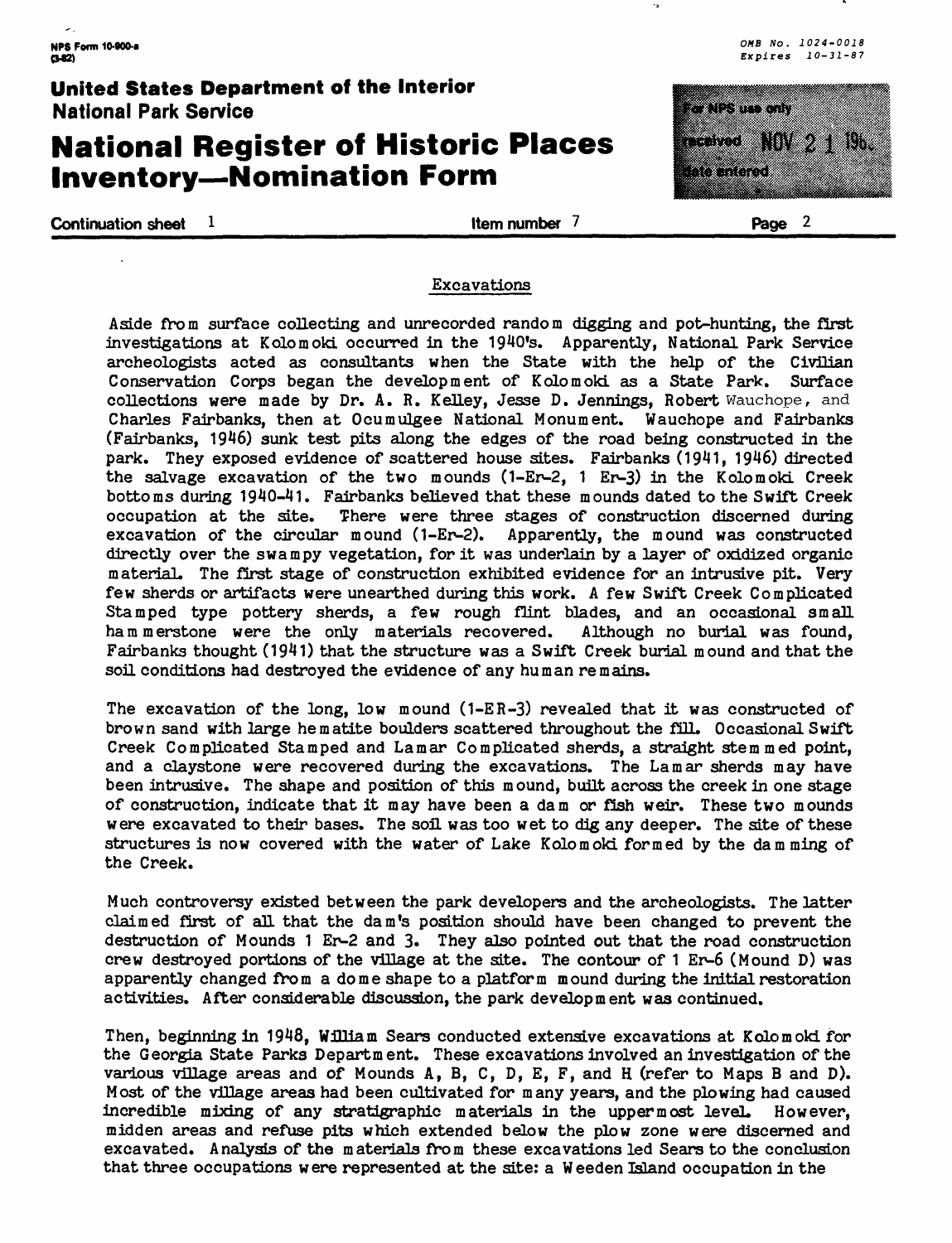### **National Register of Historic Places Inventory — Nomination Form**

**Continuation sheet** 2 **Item number** 2

M. Page  $3$ 

southern part of the park and just outside of the park boundary, a Kolomoki period village in a large arc surrounding a plaza directly west of the largest mound, and a very small La mar period occupation east of the large temple mound on the banks of Little Kolomoki Creek (refer to Map D). There was also evidence for some Archaic occupation scattered throughout the site with a concentration of debris on the ridge in the northwest section of the park.

The following excavations were conducted in the mounds as part of this late 1940's/early 1950's examination of the site: 1. Two trenches, one at the base, were dug into Mound A. The trench at the top revealed that at least the last two stages of construction of Mound A date to the Kolomoki period of occupation. 2. Investigations were conducted in Mound B and indicated the presence of large post molds, twenty four to thirty inches in diameter, and the remains of some trenches dug in the process of raiding the posts. The lower 30 to 36 inches of each post was buried, and parts of some earlier post hole remains were destroyed by later ones. The potsherds from the excavation of Mound B revealed that at least the final postholes dated to Kolomoki times. 3. The excavations of Mound C enabled the archeological investigators to ascertain little about its nature or function other than the facts that it was constructed of baskets full of earth and that it probably dated to the Kolomoki period.  $4$ . Mound D, the second largest at the site, was found to consist of several stages of construction representing a series of elaborate burial practices. The first building stage involved the clearing of an area about 50 feet in diameter and the burial of five individuals in log-lined tombs. As these graves were being filled in, a scaffold of eight large posts in upright positions was constructed. The earth mound over the graves held the posts in place and was covered with rocks. A rock slab and log tomb containing a male burial was then placed near the southern edge of the scaffold. Bones were cremated over this grave, and a small square framework of poles was constructed over the grave. Two other rock slab and log tombs, both containing females, were located at this level in front of the scaffold to the east. The next stage of construction resulted in a small rectangular platform mound, 30 feet by 50 feet at its base and five feet in height, with human heads and pottery piled against the east edge. The scaffold posts were long enough to protrude from the top of this mound. The subsequent stage of construction consisted of a series of partial cremations of complete bodies in log outlines or head or long bone bundles topped with rocks and earth. Additional basketloads of earth and clay over these cremations resulted in a flat-topped mound with a circular base. Mass cremations covered the top of this mound which was then covered with 3 to 10 feet of clay resulting in a dome-shaped or slightly conical structure. Judging from the ceramic types found in the sub-mound midden, this structure probably dates from the Kolomoki period. 5. Mound E, similar to Mound D, but less elaborate and smaller in scale, contained a funnel-shaped pit at its base. Inside the pit was a cremation accompanied by conch shell beads and copper cymbal-shaped ornaments with pearls in their centers. The pit was then partially filled with rocks. Two bodies were then placed on the sloping sides of the pit. The pit was then covered with earth which was heaped up to form a small dome-shaped core mound. This mound had a skull and copper-covered wooden cymbal-shaped ornament at its top and was capped with rocks. To the east of this core mound, a mass deposit of pottery containing 54 complete vessels was located on the ground surface. This pottery and the core mound were then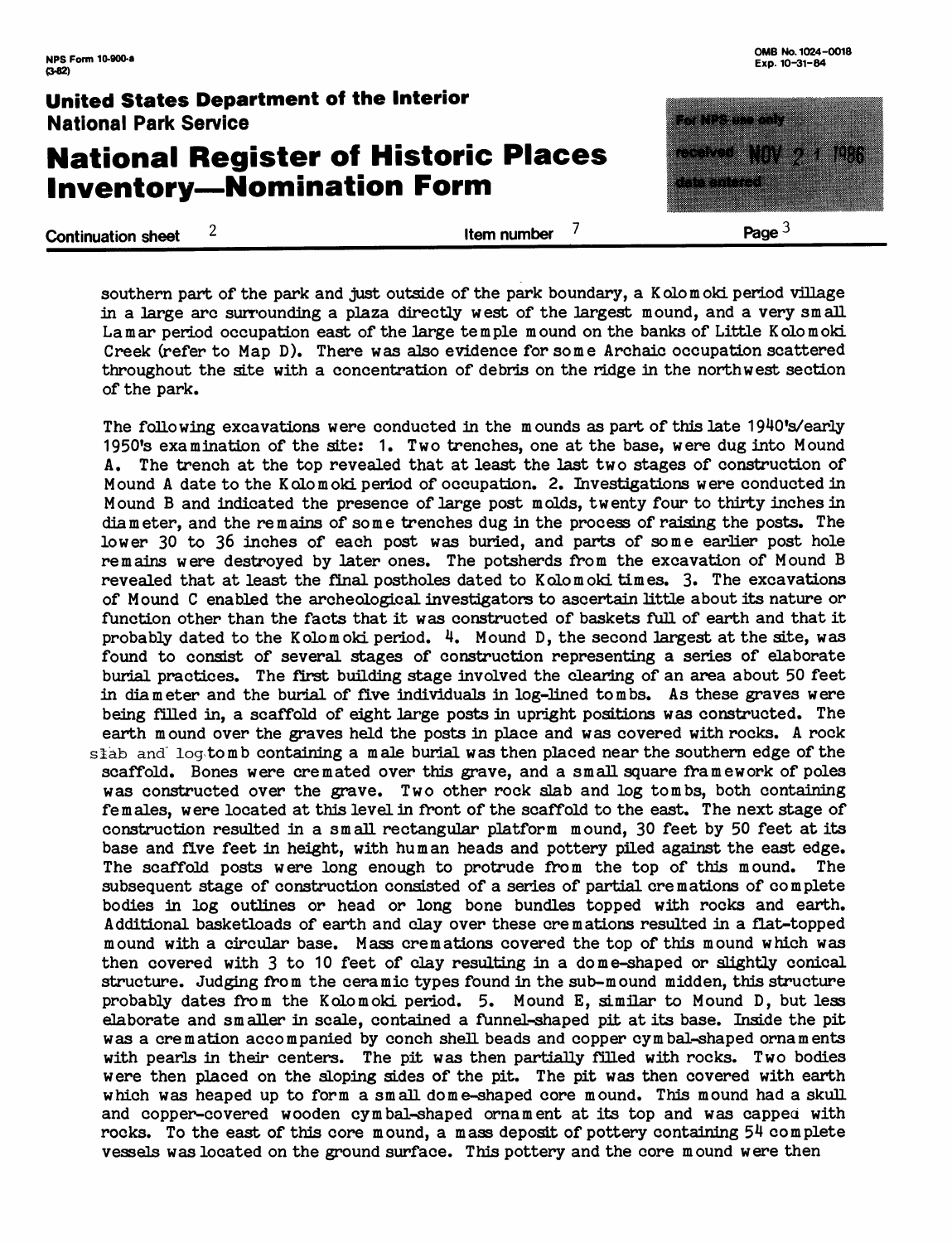### **National Register of Historic Places Inventory — Nomination Form**

**Continuation sheet 3 ltem number 7 Page 4 Page 4** 

ŧ.

covered with a final cap of red clay. 6. Mound F contained a white clay platform, 30 feet square, under its cap of sandy clay. Only a few sherds were found in the fill. 7. Mound H was similar in form, and probably function, to Mound F. Containing an internal yellow clay platform about 3 feet in height, Mound H yielded a few postholes and burned areas with no discernible pattern and many potsherds of various dates included within the fill. It has been suggested that the platform Mounds F and H served some purpose in the burial cere m onies.

The artifacts from the site include numerous potsherds, ceramic vessels and points. From Sears' excavation alone, 56,090 sherds, 195 restorable vessels, 163 points,  $34$  other artifacts, and numerous shell beads were recovered. The pottery types include the artifacts, and numerous shell beads were recovered. following complicated varieties: Little Kolomoki Complicated Stamped of the Weeden Island I period; stamped ware of the Weeden Island I-b period; Kolomoki Complicated Stamped of the Kolomoki period; Blakely Complicated Stamped of the Late Kolomoki period; stamped vessels in mortuary deposits showing definite Mississippian influences in vessel form, rim treatment, and area of decoration; and Napier Complicated Stamped dated to the Weeden Island period of the site but not usual in that context as it is generally found in north Georgia. The Weeden Island series, including such types as Weeden Island Red, Carabelle Incised, Keith Incised, Weeden Island Incised, Weeden Island Incised, Carabelle Punctated, Mound Field Net Marked, Indian Pass Incised, Tucker Ridge Pinched, Wakulla Check Stamped, and West Florida Cord Marked, was well represented at the site. The development of Kolomoki Plain from Weeden Island Plain has been illustrated by an analysis of the sherds from the site. Numerous effigy vessels had been included within the mortuary offerings. The mortuary wares often reflect Weeden Island period styles although they were probably buried as part of a ceremony during the Kolomoki period. The points found at the site are generally long and narrow with straight blade sides. Triangular points appear to have become popular during the latter part of the Kolomoki period. A large triangular Lamar period point and several Archaic points similar to those of the Savannah River complex were also recovered. A celt; a chisel; cymbal-shaped ornaments— some of copper, some of meteoric iron, some with pearls in their centers; numerous conch shell beads; pearls; a conch shell dipper and fragments; sheets of mica and mica discs; and a kaolin pendant were among the other artifacts recovered during the excavations. No bone tools were found although bones of deer, turkey, bear, turtle, and oppossum were excavated.

#### Present Condition

At the present time, the site is generally in good condition although there are some problem areas which could use some attention. For instance, erosion continues to plague Mound A and could perhaps be somewhat alleviated. The roads within the State Park area have been widened and other small construction projects have been undertaken, possibly without enough attention to the archeological value of the land.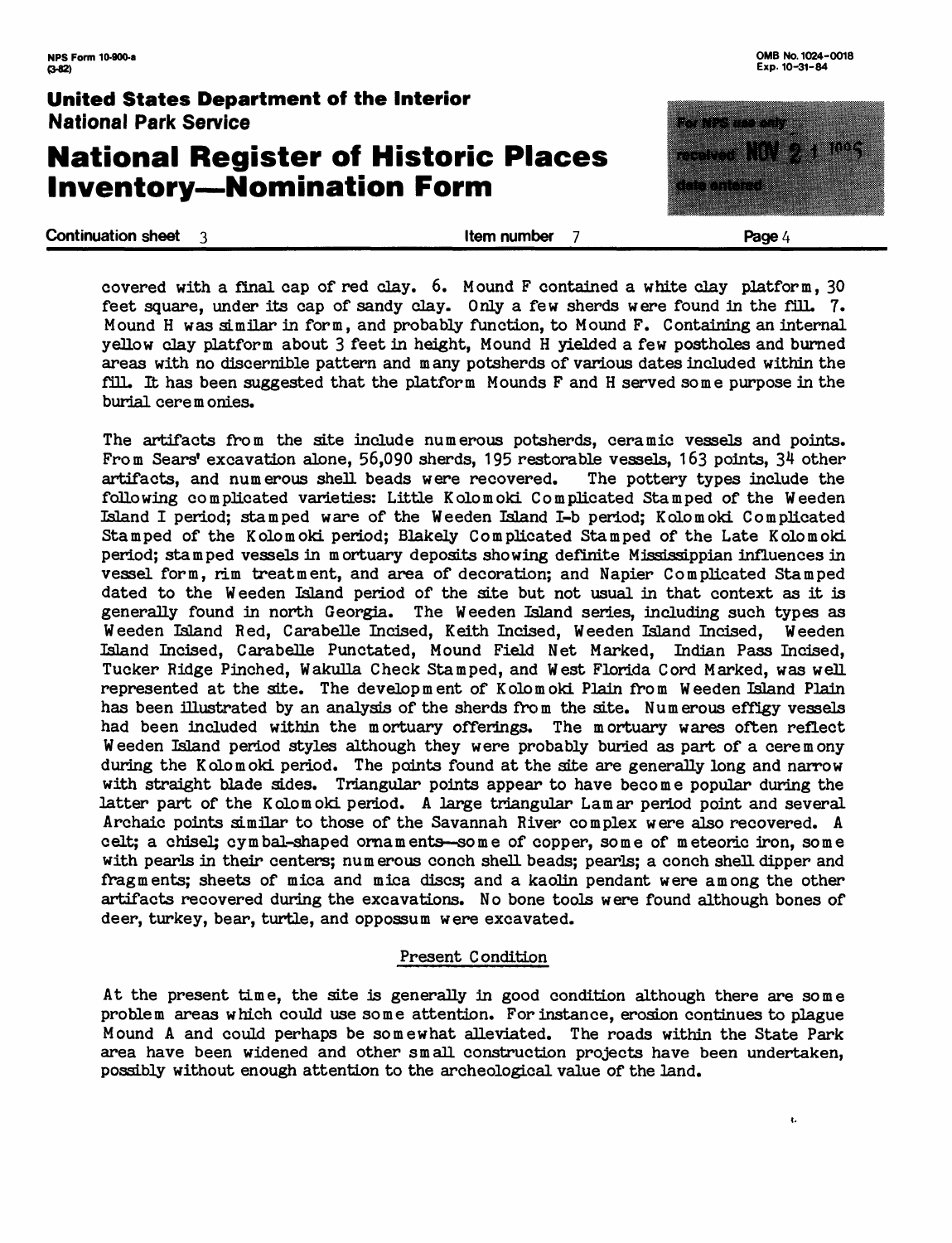### **National Register of Historic Places Inventory—Nomination Form**

**Continuation sheet** 4 **Item number 7 Page 5** 

ranan dunya mus

<u>mentang pa</u>

an dhe shekarar a shekarar ta 1980.<br>Marejeo

Several intrusions are located within landmark boundaries. A few small structures and roads within the boundaries obviously do not contribute to the national significance of the property which is based on the site's intrinsic archeological importance. A museum is also located within the boundaries. This structure has been built around a portion of Mound E and has incorporated an exhibit of some of the deposits of the mound. Although this museum is not a contributing factor to Kolomoki's national significance, it is nevertheless valuable in its presentation and interpretation of the excavation findings to the public.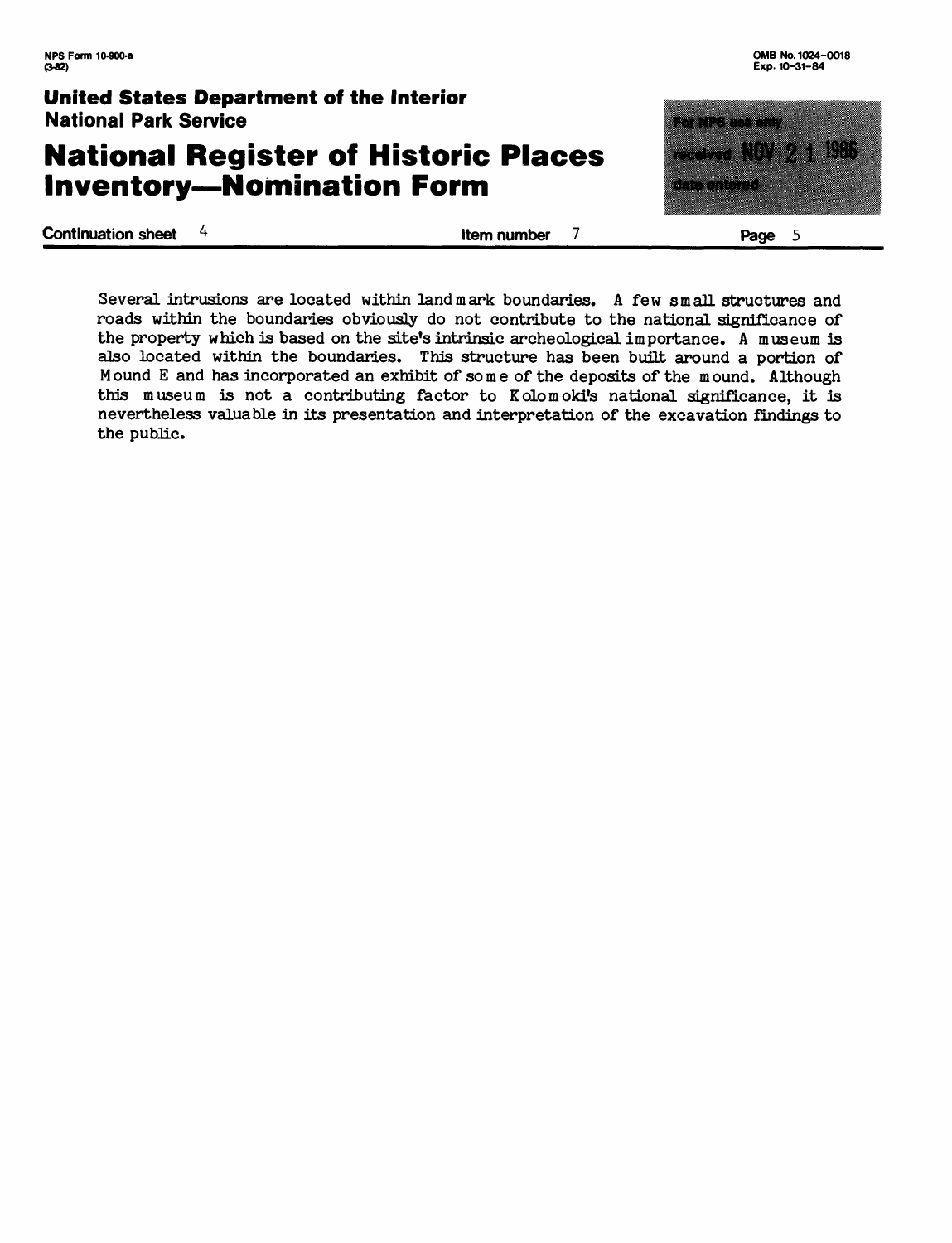### **National Register of Historic Places Inventory—Nomination Form**

**Continuation sheet 5 continuation sheet 5 continuation sheet 5 continuation sheet 5 continuation sheet 5 continuation Page 2** 

Ha

53 X 11

The Weeden Island I-b phase blends into the succeeding Kolomoki period or phase of the Weeden Island Aspect. The Kolomoki phase represents the most intensive and extensive occupation of the site which is, in fact, the type site for the phase. It is estimated that the population of Kolomoki during this period may have reached two thousand. The village appears to have been a planned community. Mounds  $A$ ,  $D$ , and  $E$  lie in a straight line, and the village debris is scattered around the plaza area located between Mounds A and D. Mounds B and C were located to the south and north of Mound A, respectively; and Mounds F, G, and H formed a straight line with Mound H directly south of Mound D and Mound F south of Mound E.

The Kolomoki phase is illustrated by the culmination of an elaborate set of burial practices centering on the interment of a high status individual. Throughout the Kolomoki phase, there was much construction revolving around these ceremonies. All features of construction, deposition and interment were oriented toward the east of the main burial. Many primary and secondary burials with specal tomb types were found in the mounds. Retainer sacrifices were apparently an important part of the mortuary cere m onies. From these mounds, archeologists have inferred the existence of a complex social system during the Kolomoki phase. The burial of an individual with retainer sacrifices and with exotic and high status artifacts indicates that a social or class order existed in the community. Some of the numerous artifacts included as mortuary offerings were obviously manufactured for that purpose; for example, "kill holes" were intentionally cut through the bases of some of the mortuary pottery included in Mound E.

The Kolomoki phase actually represents a climax development out of the preceding Weeden Island cultures and is thus considered a phase of the Weeden Island aspect. Evident in southwestern Georgia and northwestern Florida, the Kolomoki populations were most probably supported by advanced agriculture supplemented by hunting and some gathering. The pottery styles of the period represent a continuation of the trends of the preceding Wee den Island I-b times. In the village areas, the Weeden Island ceramic series was entirely absent. The dominant decorated pottery type was Kolomoki Complicated Stamped. The trend toward flat bases and simple stamps continued until the Kolomoki Complicated Stamped type had replaced Little Kolomoki Complicated Stamped. Kolomoki Plain was also a common type. In the burial mounds, however, the Weeden Island series had not died out by Kolomoki times. It was, in fact, the dominant type in the burial mound, although Kolomoki Complicated Stamped vessels appeared as well. It is not unusual for mortuary and ceremonial complexes to be more conservative than the everyday wares, and this was apparently the case at Kolomoki. While the occupants were willing to accept the complicated stamped pottery as their utility ware, they retained the Weeden Island styles for use in their cermonies. Some of the characteristics of the mortuary wares include: effigy forms, perforation of vessel walls, use of pedestals, red and white painting, and abstract forms.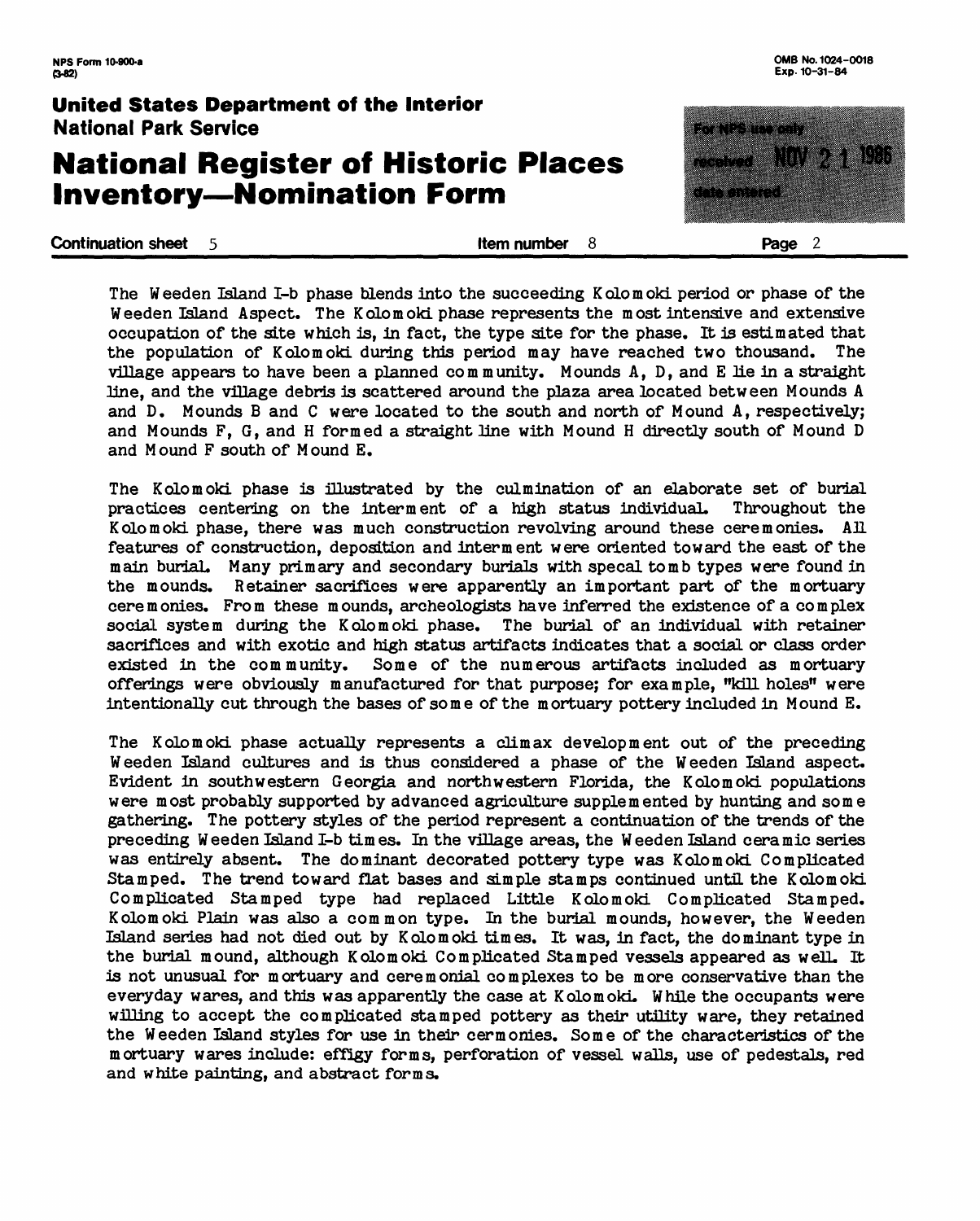### **National Register of Historic Places Continuation Sheet**

q. 6 **Section number 8 Page 3** 

The site is within the Southern Appalachian culture area characterized by complicated stamped pottery types and on the northern fringes of the Weeden Island cultures. It is also near the Alabama-Mississippi culture area. The Mississippian traits present in the Kolomoki phase include the village plan, the presence of a large platform mound, and various ceramic features such as certain of the incised styles, painting in red stripes, red and white painting, the presence of owl effigies, effigies on bowl rims facing inward, and the use of lug handles. The platform mound, probably begun during Weeden Island times, is especially unusual for the Weeden Island period and may perhaps be explained by the site's proximity to the Mississippian culture area. Indeed Kolomoki's location on the Gulf Coastal Plain near the northwest Florida coast within the range of many different cultures is probably responsible for the size and complexity of the site and for the cultural changes which occurred there. Additional excavations at Kolomoki would undoubtedly provide further information on the interrelationships between these various culture areas and between Kolomoki and other cultures of the Southeast. The exact dates of the various time periods represented at Kolomoki are still unclear, but the phases may span a time from perhaps as early as 400 or 500 A.D. until perhaps as late as 1400 A.D. the rise of Weeden Island culture is not clearly understood but is thought to have had its roots in

of interaction involving the Circum-Caribbean area. The rise of this culture type on the Gulf Coastal Plain is a subject requiring additional research. The settlement pattern and the role of the large site of Kolomoki as a social and ceremonial center, probably for various nearby, smaller communities, has yet to be explored.

the Hopewell period burial practices and social system and/or in a sphere

By about 1400 A.D., the site of Kolomoki was abandoned. The reasons for its abandonment are not clear. In the Kolomoki culture area, the Fort Walton and Lamar phases became prominent, but the relationship between these two phases and the preceding Kolomoki phase is not clearly understood. The Fort Walton phase is probably intrusive from the north, while Kolomoki may have developed into a Lamar variant which eventually became some branch of the Muskogean speaking peoples. After a gap during which time the Kolomoki site was unoccupied, there is a small Lamar component at the site. There appears to be some connection between Kolomoki Complicated Stamped pottery and the Lamar Complicated Stamped wares of the Lamar phase, but the connecting link is missing. It is obvious, however, that the simple stamped design and heavy over-stamping of the Lamar type continued the trend toward more simple stamps evident in the preceding Weeden Island and Kolomoki periods. The Lamar occupation at the site probably represents no more than a small seasonal campsite. There were many regional variants of Lamar throughout the Southeast during the late Mississippian time period which was probably a time of decreasing population. The complex social system may have been threatened by this decrease in population, but some of the rituals were undoubtedly still practiced as evidenced by records of ceremonies of the historic Natchez who are thought to have been an offshoot of the Muskogean in remote prehistoric times.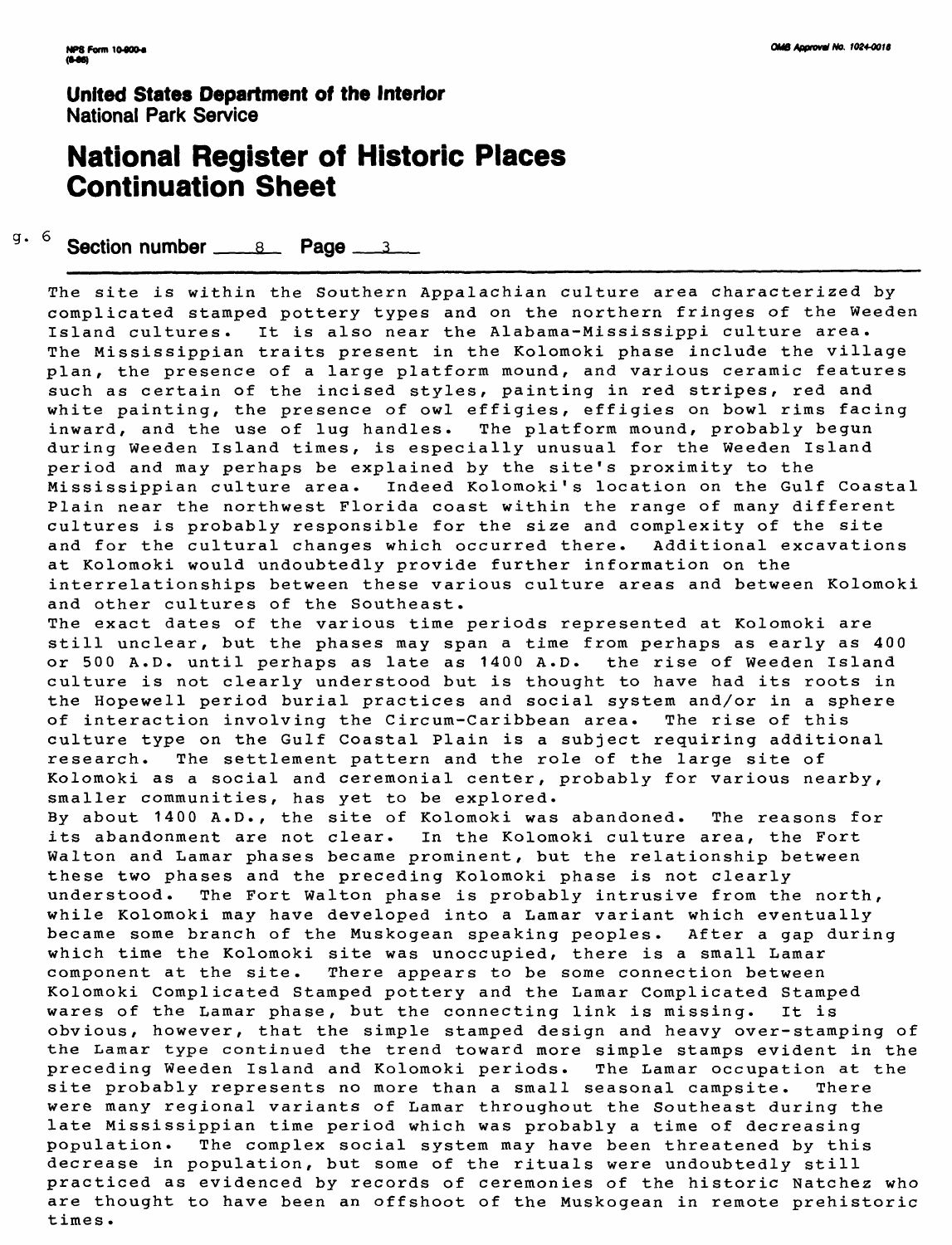### **National Register of Historic Places Inventory—Nomination Form**



Lamar in the area of northwestern Georgia may represent the protohistoric Creek<br>(Muskogean speakers), More specifically, it has been suggested that the Kolomoki More specifically, it has been suggested that the Kolomoki culture developed through La mar into the historic Apalachee, a branch of the Creek, but this speculation cannot be supported at the present time.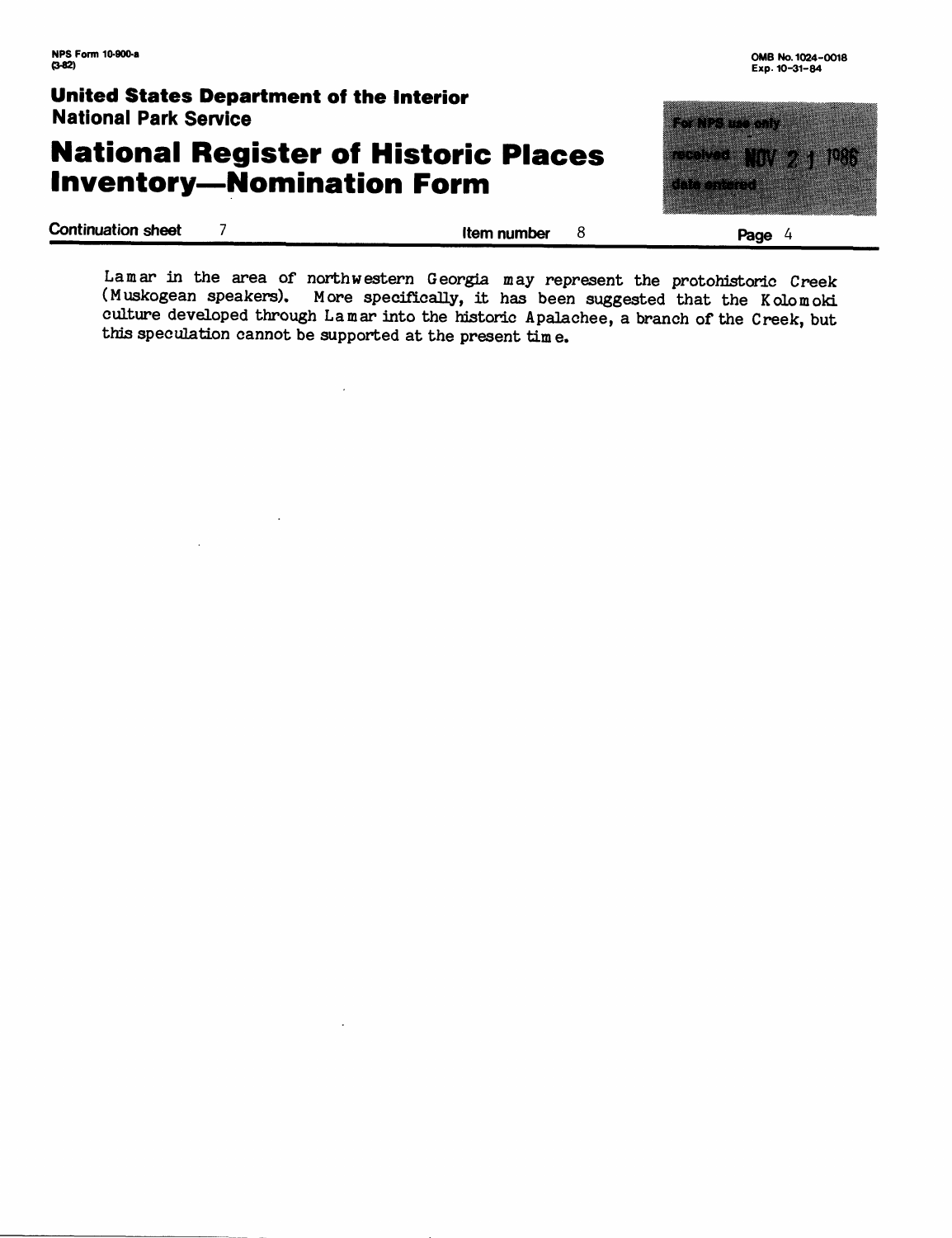### **National Register of Historic Places Inventory — Nomination Form**

**Continuation sheet 8 Item number**  $\frac{9}{2}$  **Page 1** 

#### Major Bibliographical References

Sears, W. H., 1951a, "Excavations at Kolomoki, Season I," University of Georgia Series in Anthropology, No. 2 Athens.

Sears, W. H., 1951b, "Excavations at Kolomoki, Season II - Mound E," University of Georgia Series in Anthropology, No. 3, Athens.

Sears, W. H., 1953a, "Kolomoki Burial Mounds and the Weeden Island Mortuary Complex," American Antiquity, VoL XVii, No. 3

Sears, W. H., 1953b, "Excavations at Kolomoki - Seasons III and IV - Mound D," University of Georgia Series in Anthropology, No. 4, Athens.

Sears, W. H., 1956, "Excavations at Kolomoki, Final Report," University of Georgia Series in Anthropology, No. 5, Athens.

Steinen, Karl T., 1976, "An Archaeological Survey of Early County, Georgia," performed for Georgia Department of Natural Resources under Contract With Florida State Museum, Mis. Project Report Series No. 2.

Fairbanks, Charles H., 1941a, "Archaeological Site Survey on the Kolomoki Mound Groups," ms., National Park Service.

Fairbanks, Charles H., 194lb, "The Excavation of 1-Er-3 Kolomoki Group," ms. National Park Service.

Fairbanks, 1946, "The Kolomoki Mound Group, Early County, Georgia," American Antiquity, VoL XI, pp. 258-260.

Jones, C. C., 1873, Antiquities of the Southern Indians, Particularly of the Georiga Tribes, New York, Appleton.

McKinley, WIDiam, 18?3, "Mounds in Georgia," Annual Report of the Smithsonian Institution for 1872, pp. 422-428.

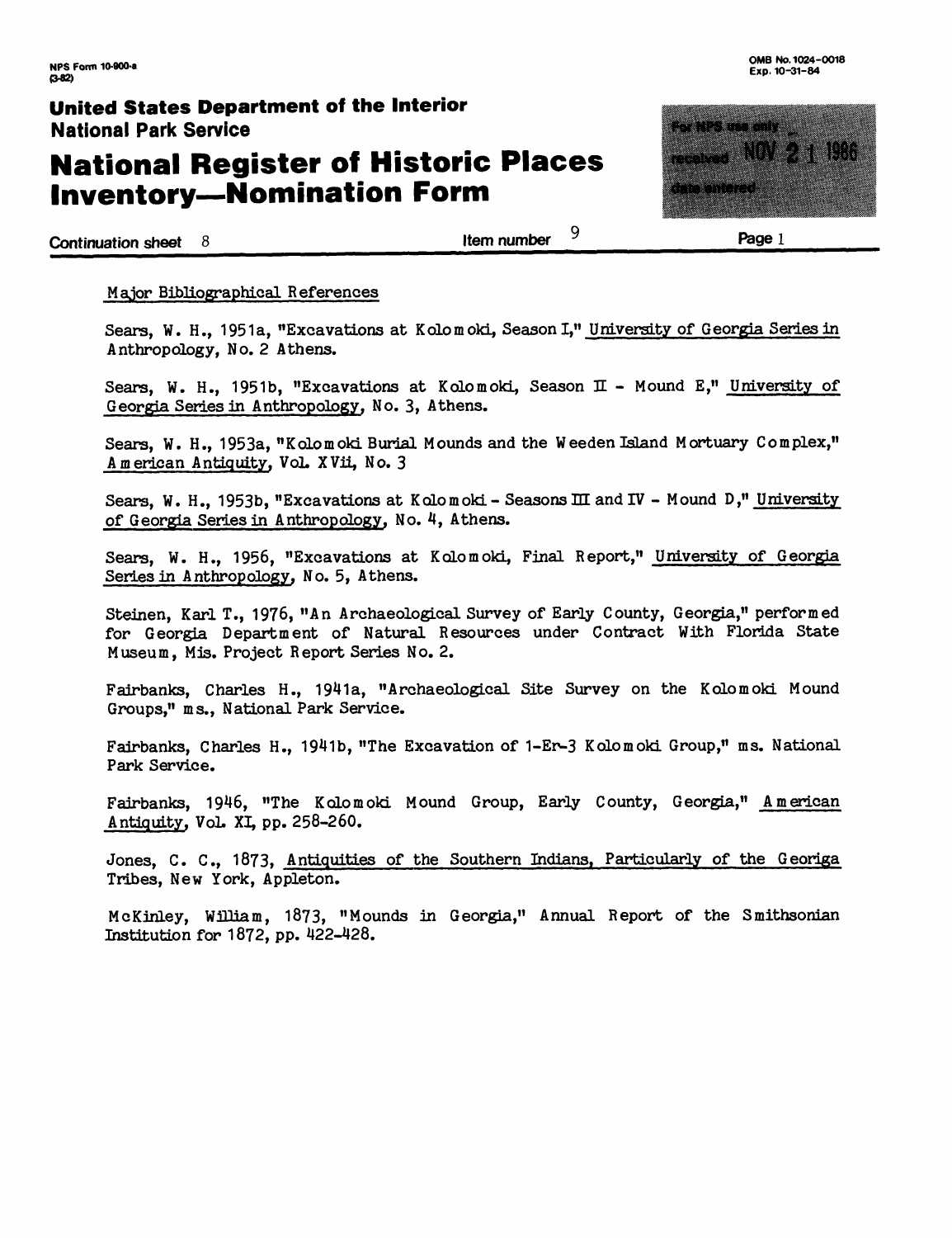### **National Register of Historic Places Continuation Sheet**

Section number  $\frac{10}{2}$  Page  $\frac{1}{2}$ 

Boundary Description

Beginning at Point A as indicated on USGA 7.5 Quadrangle: Blakely, North , Georgia, proceed south 2800 feet to Point B, thence west 5000 feet to Point C, thence north 1600 feet to Point D, thence 1500 feet east to Point E, thence 1100 feet north to Point F, thence 3400 feet to Point A (origin).

Boundary Justification.

The boundary is drawn to encompass all archeological features discussed in Section 7 including the "Inner Wall" of the earthen embankment shown on Map E. The basis for defining the boundary rests with the series of archeological investigations conducted on the site, these include the 1940-1941 National Park Service excavations, and the 1948 Sears excavation.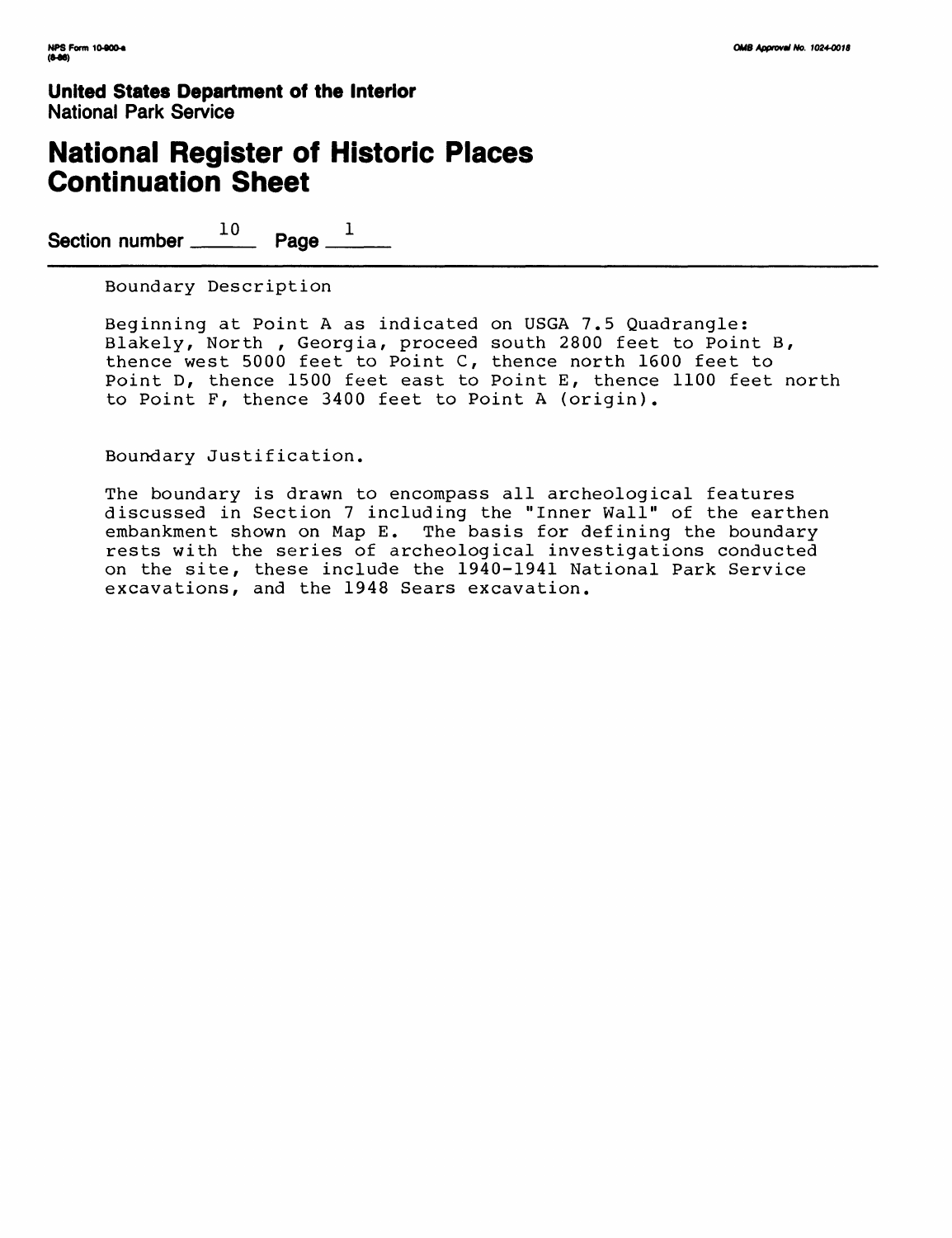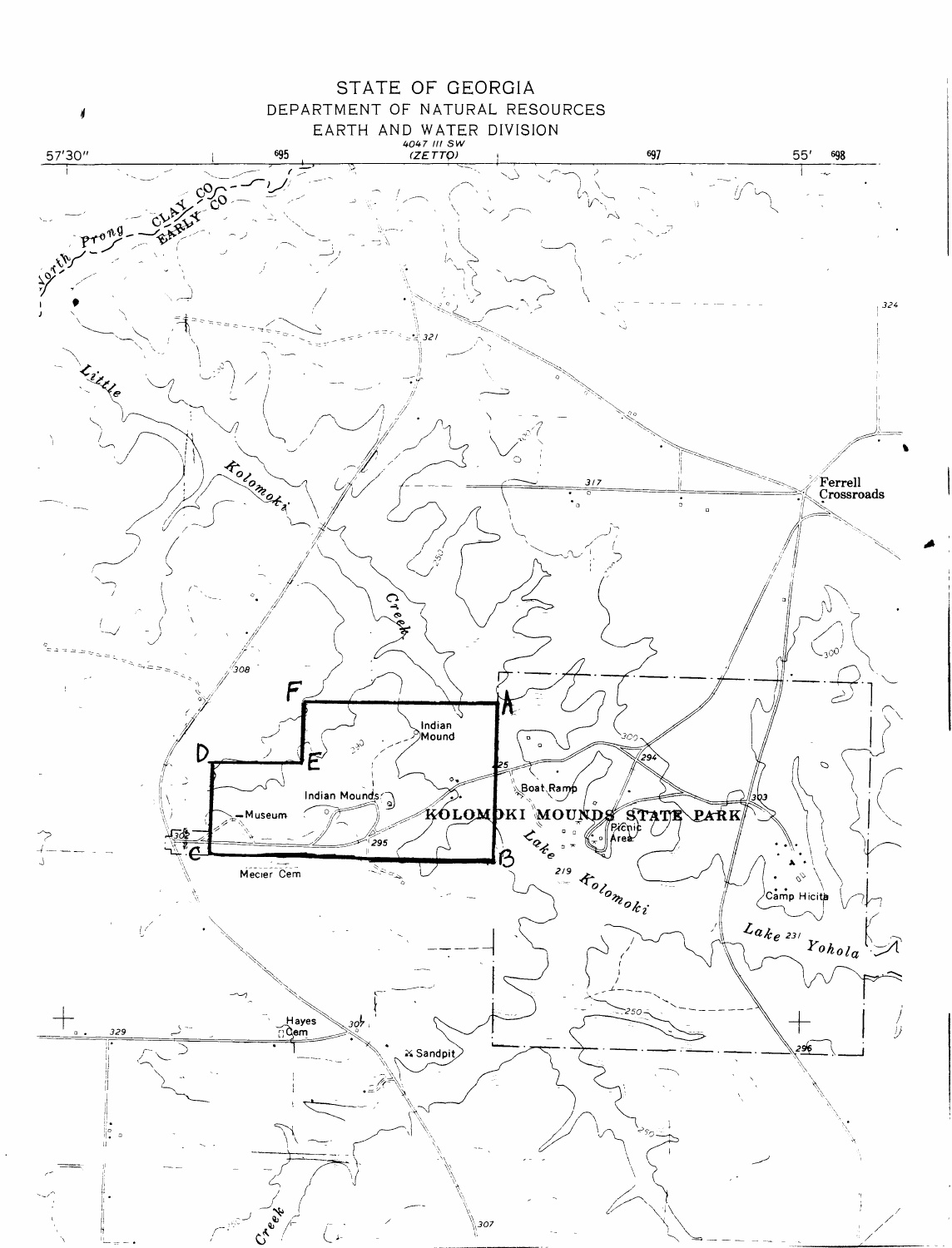

姜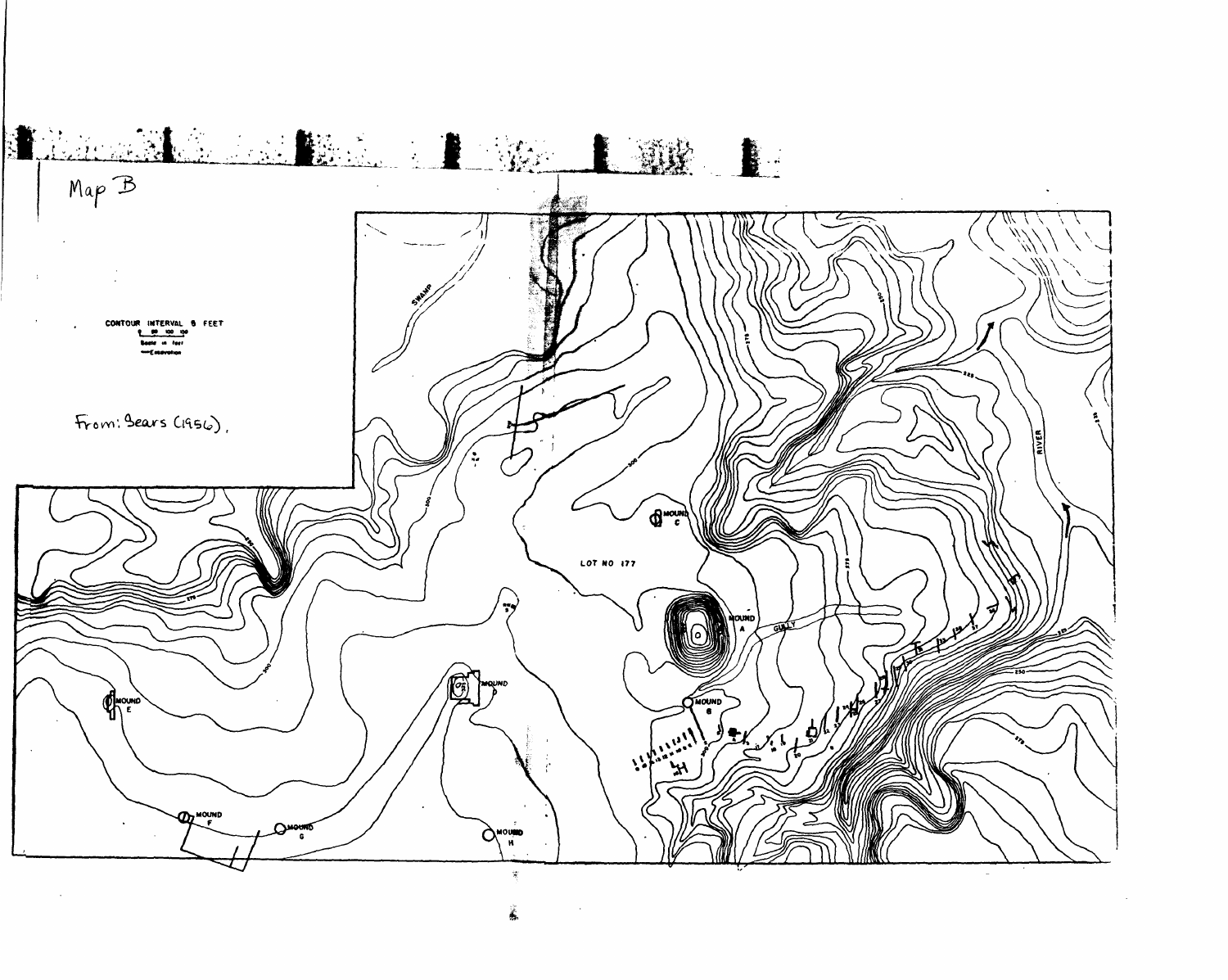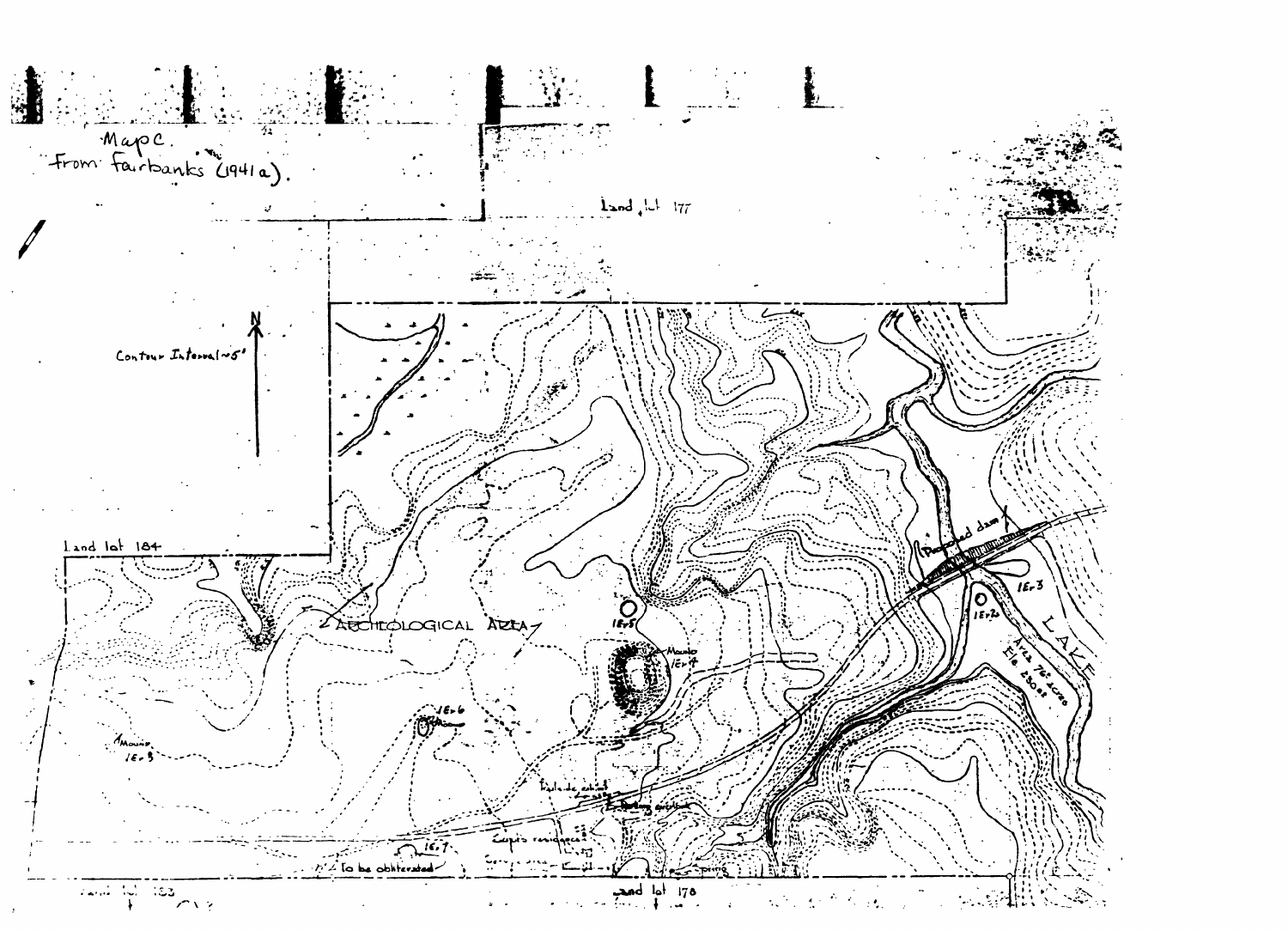

#### THE SITE-EXCAVATION UNITS IN MOUNDS AND VILLAGE AREA—

olomoki, covering some three hundred acres, is of the larger southeastern sites. Located on )moki Creek which flows into the Chattahoochee •r about six miles to the west, it is in the southern corner of Georgia. This position places it on ringe of the Gulf Coastal Plain, not far from the Ida Northwest Coast. In terms of culture areas, it ?asonably close to interior Alabama-Mississippi ires, in the area of Georgia cultures distinguished ic complicated stamped tradition in ceramics, and ie northern fringe of the area ceramically charac-2d by Weeden Island style pottery through a part of its history. It seems at least highly able that this location, in or adjacent to at least

main streams of cultural development, is largely msible for the size, cultural complexity, and rapid ral change evinced at Kolomoki.

e village areas and mounds representing the res of aboriginal occupation are found concentrated toward the center of a low spur, somewhat separated from the surrounding countryside by rather deep gullies and stream cuts which have almost precipitous sides in places. Large numbers of springs issue from the lower edges of these cuts, the water flowing from an underlying limestone stratum. These springs, which never run dry, may well be one of the reasons for the selection of the site as a center for a large population concentration.

Since the uplands apparently have been farmed for nearly a century and for an unknown period of time during the aboriginal occupation, it is difficult to say what the original vegetation may have been. Today, as with all such land in this area, it has a sparse covering of pine and evergreen oaks. The surrounding bottom lands and ravines bear a lush, semi-tropical cypress-magnolia-guni-evergreen-oak vegetation, which has probably changed little in character since the Kolomoki period.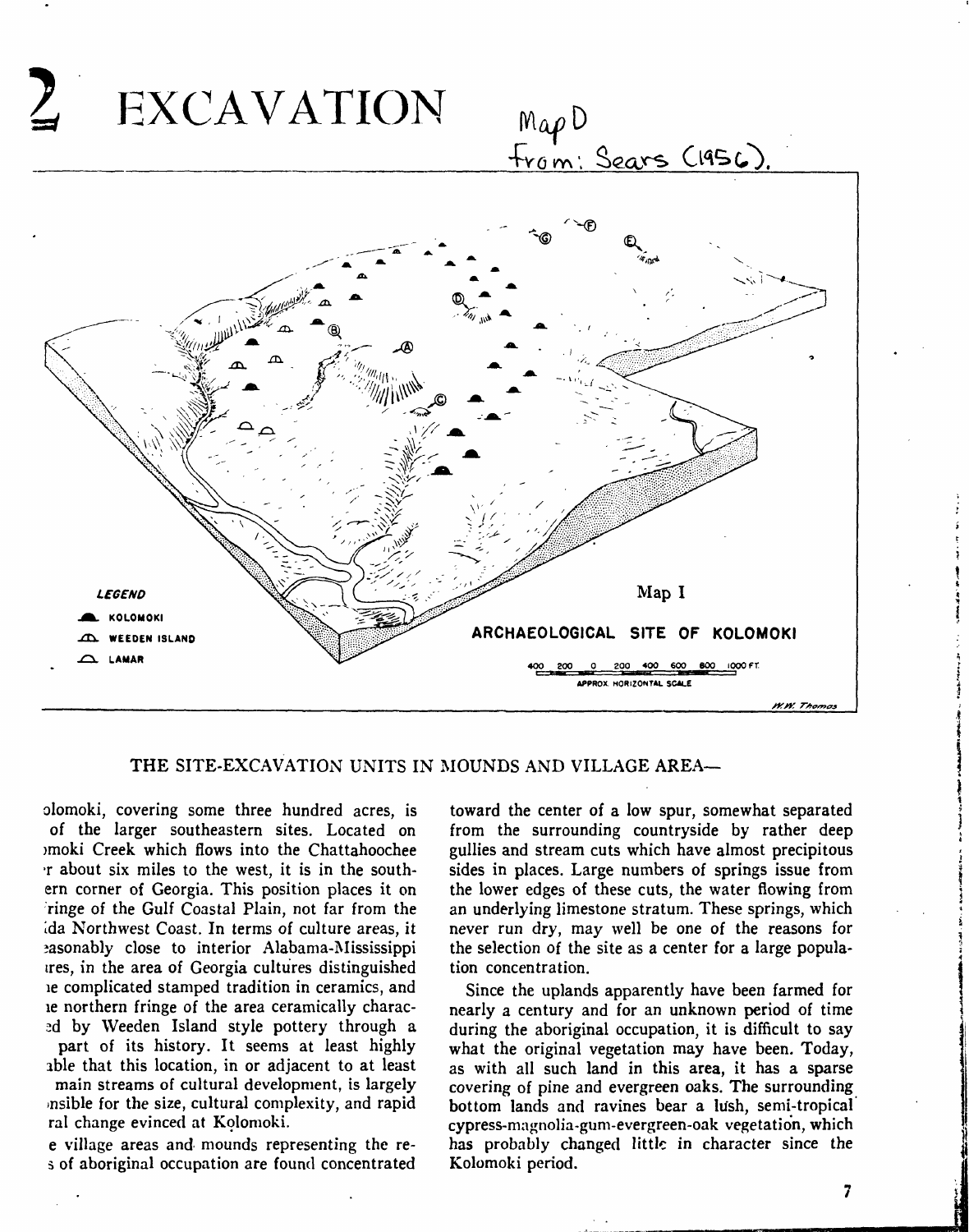